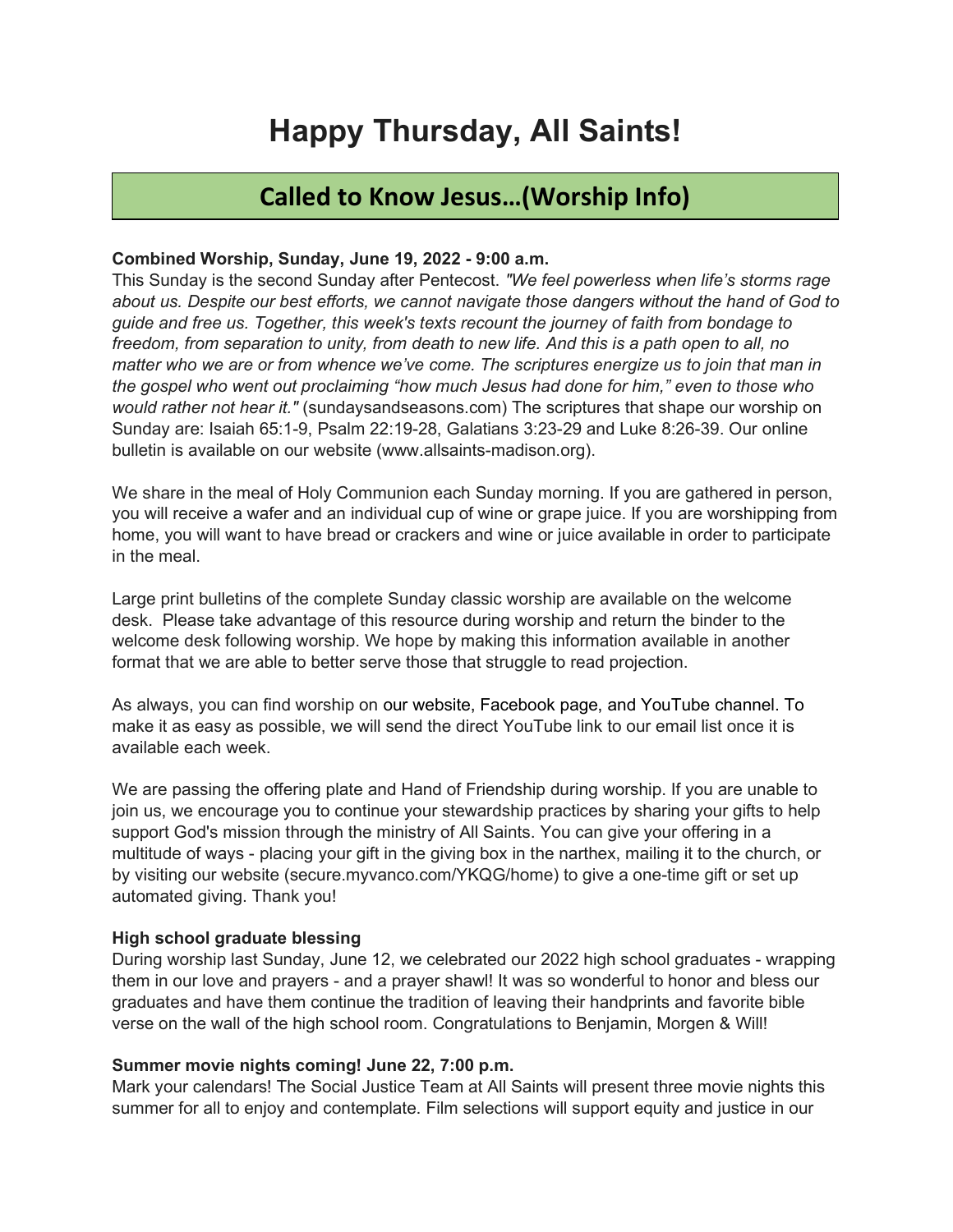church, local community and nation. Movies will be shown on the fourth Wednesday of each month in Fellowship Hall at 7:00 p.m. Snacks will be provided. Moviegoers are encouraged to bring comfortable chairs or sleeping bags for watching. The first movie to be shown on Wednesday, June 22 is "Hidden Figures", which is a true story of three African American women who worked for NASA on the Mercury program in the early 1960s and has a rating of PG. The evening will conclude with a group discussion. Hope you can join us!

#### What's happening at All Saints?

Please visit our website to view our church calendar (www.allsaintsmadison.org/calendar.html). Contact the church office to have events added to the calendar or reserve a room.

### Called to Follow Jesus…(Serving at All Saints)

#### Help us keep our property beautiful!

Looks like a beautiful weekend ahead! If you have time to spare, we welcome your assistance with a little maintenance around the property, i.e. weed pulling, trimming, exterior window washing, etc. Every little bit helps keep All Saints looking beautiful for our congregation and neighbors. There is no official schedule - you are simply invited to come on your own for whatever time you have to offer, and do whatever you see needs to be done! For more information, please contact Jen Barakat (jennifer.l.barakat@gmail.com).

#### Music Ministry at All Saints

During the summer, musical groups will have three rehearsals on Wednesdays: June 22 / July 27 / August 17. This is a good time to try out any or all of the music groups at All Saints. If you have been interested in exploring the handbells, praise group or our choir, watch for rehearsal times on the dates listed above.

Regular weekly rehearsals will resume on Wednesday, September 7.

If you would be willing to sing or play a solo or as part of a small ensemble during worship this summer, please contact John Francis. Your contributions add so much to the worship experience!

If you are not a part of the music ministry emails but would like to be, please contact John Francis at lymhants  $2001@$ yahoo.com or call the church office (606-276-7729). New members are welcome.

#### Worship Leadership & Volunteers

Each Sunday morning requires a dedicated team of volunteers to make worship possible. Thank you to those who continue to assist with worship each week! Each worship service requires volunteers to usher (which includes greeting, handing out bulletins, passing offering plates and collecting Hand of Friendship books), read, run projection, set and clean up communion, serve communion and host fellowship.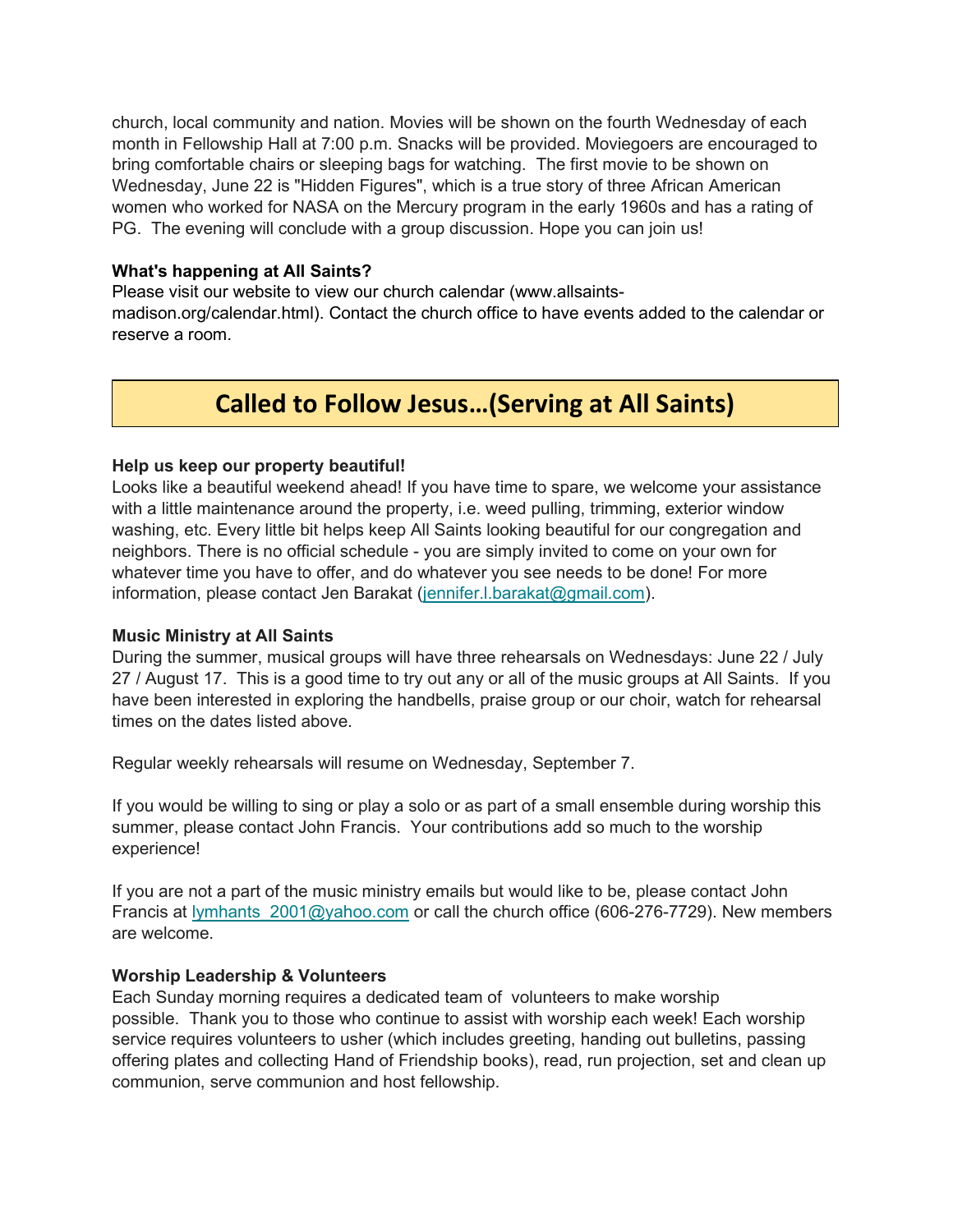Please contact Heather in the office (office  $\omega$ allsaints-madison.org / 276-7729) to volunteer.

# Called to Share Jesus…(Reaching Out)

#### Donations needed for the GNPEP!

Thank you, all, for your donations of cloth bags, paper bags, sunscreen and other great gifts in May!

We are collecting toothpaste in June to help the pantry. 90 tubes of toothpaste were distributed in May. That may seem like a lot, but their policy is that a family of four can only receive one tube every other month. (For a large family, that's got to mean some careful measuring!)

God bless your every gift, Karin Hanson

### Now is the Time - Study & Discussion

"Now is the Time" is a new study guide that helps congregations wrestle with the meaning of the "Declaration of the ELCA to People of African Descent." The Synod Racial Equity Ministry Team and the Synodical Women of the ELCA invite you to participate in a guided discussion on the Declaration. All sessions will take place via Zoom. The first session was on May 23. The next session will be on Monday, June 20. If you were not able to attend the first session, but would still like to participate, click the button below to sign up. Visit their website (myemail.constantcontact.com/Now-is-the-Time-Study-and-Discussion---Don-t-Miss-Your-Chance-to-Join-.html?soid=1135565971258&aid=q5jLPN3bgcU) for more information about the study, process, future gathering dates, and links to the participation guide and other study materials.

#### Small Family Farm CSA shares available!

All Saints is a dropoff site for Small Family Farm CSA (Community Supported Agriculture) again this year! Produce is dropped off on Wednesdays. Shares are still available for produce, coffee and more! For more information about this CSA, please visit their

website: www.smallfamilycsa.com or pick up a postcard at the welcome desk this Sunday.

# Staff & Leadership

### Church Office Hours

Summer office hours begin next week! The office will be open Tuesdays and Thursdays, June 14 - August 30 from 9:15 a.m. - 1:15 p.m. Regular office hours resume on Thursday, September 1.

Pastor Kristin welcomes visitors when she is in the office. You can usually find her there Tuesday-Thursday, but it is always best to call ahead or make an appointment if you don't want